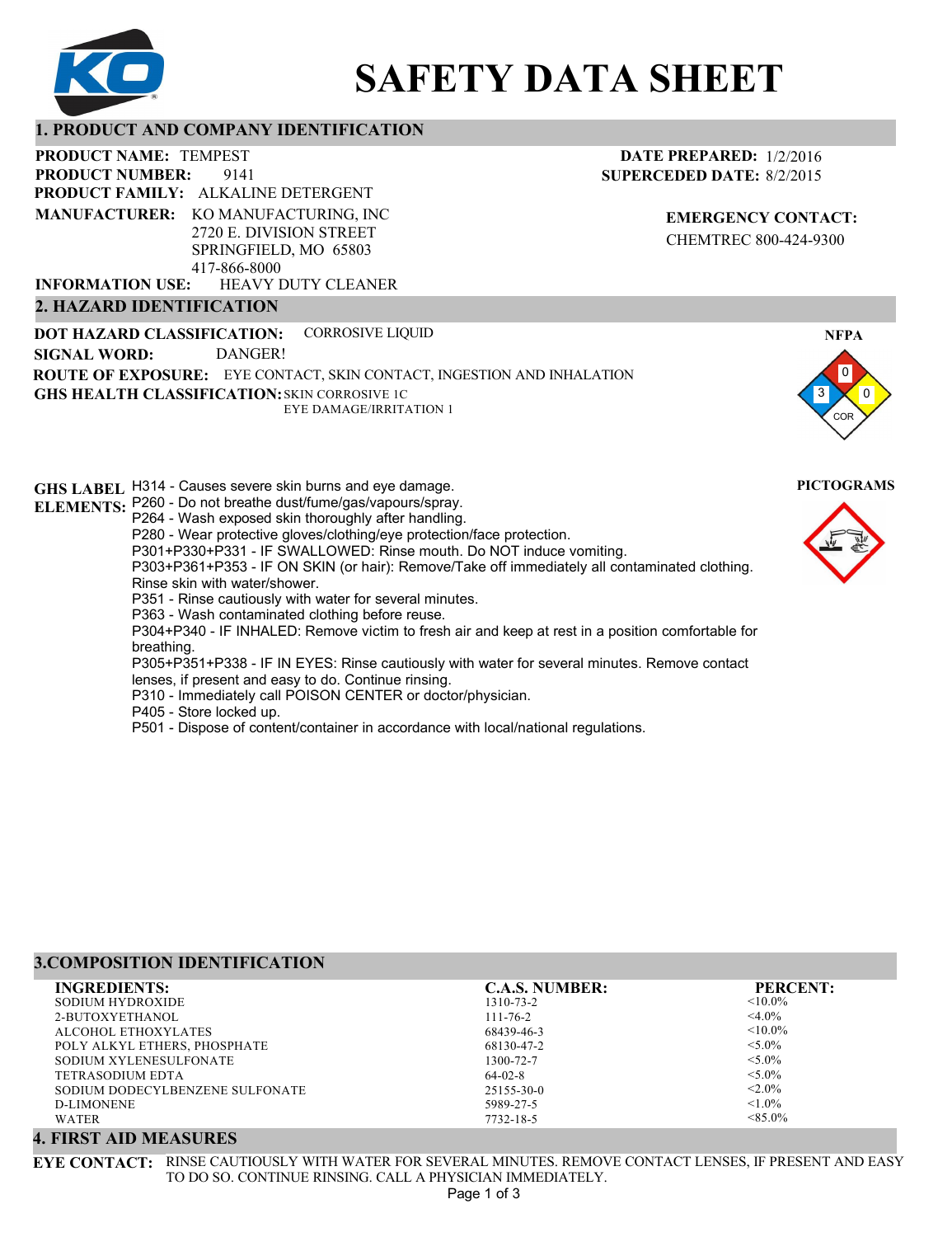# 9141 **PRODUCT NUMBER: PRODUCT NAME: TEMPEST**

# **DATE PREPARED:** 1/2/2016 **SUPERCEDED DATE:** 8/2/2015

#### **4. FIRST AID MEASURES - CONTINUED**

**SKIN CONTACT:** WASH EXPOSED SKIN THOROUGHLY AFTER HANDELING. REMOVE/TAKE OFF IMMEDIATELY ALL CONTAMINATED CLOTHING. RINSE SKIN WITH WATER/SHOWER. GET MEDICAL ADVICE/ATTENTION.

**INGESTION:** RINSE MOUTH. DO NOT INDUCE VOMITING. IF CONSCIOUS, GIVE LARGE QUANTITIES OF WATER TO DRINK. CALL A POISON CENTER OR PHYSICIAN IMMEDIATELY.

**INHALATION:** REMOVE VICTIM TO FRESH AIR AND KEEP AT REST IN A POSITION COMFORTABLE FOR BREATHING. GIVE OXYGEN OR ARTIFICIAL RESPIRATION AS NEEDED. CALL A POISON CENTER OR PHYSICIAN IMMEDIATELY.

#### **5. FIRE FIGHTING MEASURES**

**FLAMMABLE PROPERTIES:** NON FLAMMABLE.

**FLASH POINT:** DOES NOT FLASH.

**SUITABLE EXTINGUISHING MEDIA:** DRY CHEMICAL, FOAM OR CARBON DIOXIDE, WATER SPRAY.

**UNSUITABLE EXTINGUISHING MEDIA:** NOT ESTABLISHED.

**SPECIFIC HAZARDS ARISING** NONE KNOWN.

#### **FROM THE CHEMICAL:**

**PROTECTIVE EQUIPMENT AND PRECAUTIONS FOR FIREFIGHTERS:** APPPROVED) AND FULL PROTECTIVE GEAR. WEAR SELF-CONTAINED BREATHING APPARATUS (PRESSURE DEMAND MSHA/NIOSH

#### **6. ACCIDENTAL RELEASE MEASURES**

**PERSONAL PRECAUTIONS:** AVOID CONTACT WITH EYES AND SKIN. SPILL AREA MAY BE SLIPPERY. WEAR PROPER PROTECTIVE EQUIPMENT WHEN DEALING WITH RELEASE.

**ENVIRONMENTAL PRECAUTIONS:** CONTAIN SPILL TO AVOID RELEASE TO THE ENVIRONMENT. KEEP CONTAINER TIGHTLY CLOSED.

**METHODS FOR CONTAINMENT** DIKE AND CONTAIN SPILL. COLLECT LIQUID WITH AN INERT ABSORBENT AND **AND CLEAN-UP:** TRANSFER TO CONTAINER FOR REUSE OR DISPOSAL.

#### **7. HANDLING AND STORAGE**

**HANDLING:** HANDLE WITH CARE AND AVOID CONTACT WITH EYES AND SKIN. ALWAYS WEAR PROPER CHEMICAL RESISTANT PROTECTIVE EQUIPMENT 29CFR1910.132-138. WASH THOROUGHLY AFTER HANDLING.

**STORAGE:** AVOID RELEASE TO THE ENVIRONMENT. STORE IN LOCKED STORAGE USING CORROSIVE RESISTANT CONTAINERS. KEEP OUT OF REACH OF CHILDREN.

#### **8. EXPOSURE CONTROLS/PERSONAL PROTECTION**

**ENGINEERING CONTROLS:** IF MIST LEVELS ARE HIGH SPECIAL VENTILATION MAY BE REQUIRED.

**EYE / FACE PROTECTION:** CHEMICAL SAFETY GOGGLES AND FULL FACE SHIELD.

**SKIN PROTECTION:** CHEMICAL RESISTANT GLOVES AND IMPERVIOUS APRON AND BOOTS.

**THRESHOLD LIMIT VALUE (TLV):** SODIUM HYDROXIDE, 2 MG/M³; 2-BUTOXYETHANOL, 20 PPM

#### **9. PHYSICAL AND CHEMICAL PROPERTIES**

**PHYSICAL STATE:** LIQUID. **APPEARANCE: ODOR: BOILING POINT: FREEZING POINT:** NOT ESTABLISHED. **SPECIFIC GRAVITY:** 1.14 **pH (1%): EVAPORATION RATE:** NOT ESTABLISHED. **FLASH POINT: LOWER FLAMMABILITY/EXPLOSIVE LIMIT:** NOT ESTABLISHED. **UPPER FLAMMABLE/EXPLOSIVE LIMIT:** NOT ESTABLISHED. **AUTO-IGNITION TEMPERATURE:** NOT ESTABLISHED. NOT ESTABLISHED. 11.9 DOES NOT FLASH. CLEAR PINK LIQUID. LIGHT CITRUS SCENT.

**VISCOSITY: REALITIVE DENSITY:** 9.5 LBS./GL. **SOLUBILITY: VAPOR PRESSURE:** NOT ESTABLISHED. **VAPOR DENSITY:** NOT ESTABLISHED. **DECOMPOSITION** NOT ESTABLISHED. **TEMPERATURE:** NOT ESTABLISHED. SOLUBLE.

**PARTICAL COEFFICIENT:** NOT ESTABLISHED. **N-OCTANOL/WATER**